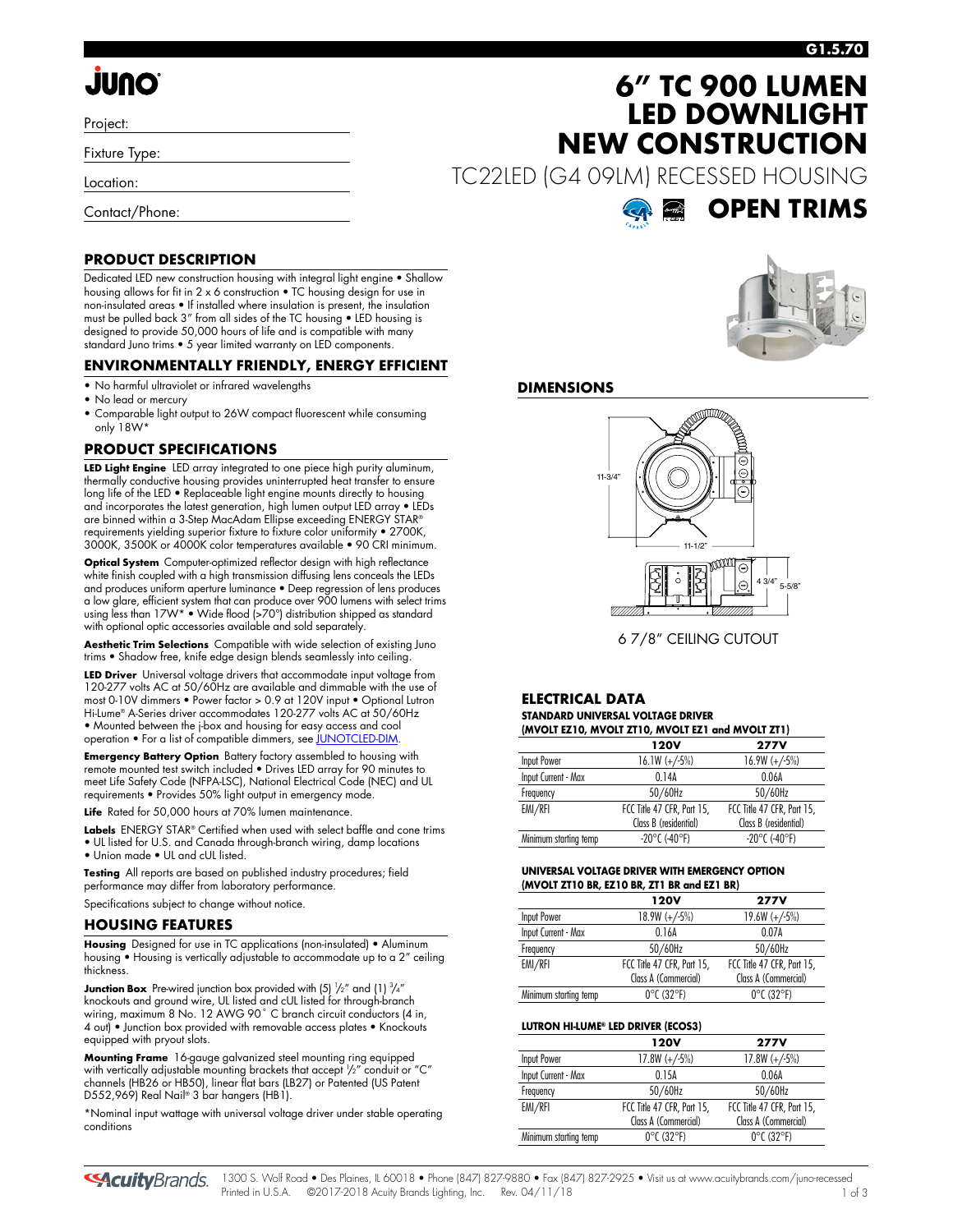### **6" TC 900 LUMEN LED DOWNLIGHT NEW CONSTRUCTION**

TC22LED (G4 09LM) RECESSED HOUSING

### **OPEN TRIMS**

A+ Capable options indicated by this color background

**ORDERING INFORMATION** Housing and trim can be ordered together or separate, but will always ship separately.

**Example:** TC22LED G4 09LM 27K 90CRI MVOLT ZT BR

| <b>Series</b> |                               |    | Generation   | Lumens |                    |     | <b>Color Temperature</b> | <b>CRI</b> |         | Voltage/Driver     |                                                                                                   |
|---------------|-------------------------------|----|--------------|--------|--------------------|-----|--------------------------|------------|---------|--------------------|---------------------------------------------------------------------------------------------------|
| TC22LED       | 6" LED Downlight Non-IC Rated | G4 | Generation 4 | 09LM   | 900 Nominal Lumens | 27K | 2700K                    | 90CRI      | 90+ CRI | MVOLT ZT10         | Multi-Volt (120-277), 0-10V, 10% dim                                                              |
|               | Housing                       |    |              |        |                    | 30K | 3000K                    |            |         | MVOLT ZT1          | Multi-Volt (120-277), 0-10V, 1% dim                                                               |
|               |                               |    |              |        |                    | 35K | 3500K                    |            |         | <b>MVOLT EZ10</b>  | Multi-Volt (120-277), eldoLED 0-10V, 10% dim                                                      |
|               |                               |    |              |        |                    | 40K | 4000K                    |            |         | <b>MVOLT EZ1</b>   | Multi-Volt (120-277), eldoLED 0-10V, 1% dim                                                       |
|               |                               |    |              |        |                    |     |                          |            |         | <b>MVOLT ECOS3</b> | Multi-Volt (120-277), Lutron Hi-Lume A series 3 wire<br>fluorescent controls and Lutron Ecosystem |

| <b>Emergency Battery</b> |                          | <b>Territory</b> |                |
|--------------------------|--------------------------|------------------|----------------|
| BR                       | <b>Emergency Battery</b> | CP               | Chicago Plenum |

| erv     |           | <b>Territory</b> |     |  |  |
|---------|-----------|------------------|-----|--|--|
| Battery | <b>CP</b> | Chicago Plenum   | Not |  |  |

te: Chicago Plenum (CP) is not available with emergency option (BR) Note: Lutron driver (MVOLT ECOS3) is not available with emergency battery pack (BR)

**Trim/Description** 

| <b>24 WWH</b>        | 6" Tapered Downlight Baffle Trim - White Baffle, White Trim Ring              |
|----------------------|-------------------------------------------------------------------------------|
| 24 BWH <sup>1</sup>  | 6" Tapered Downlight Baffle Trim - Black Baffle, White Trim Ring              |
| 24 BSC <sup>1</sup>  | 6" Tapered Downlight Baffle Trim - Black Baffle, Satin Chrome Trim Ring       |
| 24 BABZ <sup>1</sup> | 6" Tapered Downlight Baffle Trim - Black Baffle, Classic Age Bronze Trim Ring |
| 24 BBL <sup>1</sup>  | 6" Tapered Downlight Baffle Trim - Black Baffle, Black Trim Ring              |
| <b>27 BWH</b>        | 6" Tapered Downlight Cone Trim - Black Cone, White Trim Ring                  |
| <b>27 CWH</b>        | 6" Tapered Downlight Cone Trim - Clear Alzak® Cone, White Ring                |
| <b>27 GWH</b>        | 6" Tapered Downlight Cone Trim - Gold Cone, White Trim Ring                   |
| 27 HZWH              | 6" Tapered Downlight Cone Trim - Haze Cone, White Trim Ring                   |
| <b>27 PTSC</b>       | 6" Tapered Downlight Cone Trim - Pewter Cone, Satin Chrome Trim Ring          |
| <b>27 WHZABZ</b>     | 6" Tapered Downlight Cone Trim - Wheat Haze Cone, Classic Aged Bronze Trim    |
| 27 WHZWH             | 6" Tapered Downlight Cone Trim - Wheat Haze Cone, White Trim                  |
| 27 WWH               | 6" Tapered Downlight Cone Trim - White Cone, White Trim Ring                  |
| <b>9024 WWH</b>      | 6" Decorative Octogonal Trim - White, White Trim Ring                         |
| 9324 SC              | 6" Decorative Luminous Frosted Disc Trim - Satin Chrome                       |
| 9524 SC              | 6" Decorative Metal Band Trim - Satin Chrome                                  |
| 9702                 | 6" Decorative Luminous Frosted Collar Trim - Luminous Collar (Frosted)        |
|                      |                                                                               |

Trim Size: 24, 27, 9324, 9524 - 7 5/8" O.D.; 9702 - 7 3/4" O.D.; 9024 - 8" O.D. Alzak is a registered trademark of Alcoa Corp. Note: In Canada when insulation is present, Type IC fixtures must be used.

Notes: <sup>1</sup> Not ENERGY STAR® Certified. <sup>2</sup> Trim ring compatible with 24 and 27 trims.

| <b>Accessories (ordered separately)</b> |                                            |  |  |
|-----------------------------------------|--------------------------------------------|--|--|
| <b>Catalog Number</b>                   | <b>Description</b>                         |  |  |
| HB 1                                    | Two 13 1/2" - 25" Real Nail® 3 bar hangers |  |  |
| HB 26                                   | Two 26" C-channel bar hangers              |  |  |
| <b>HB50</b>                             | Two 50" C-channel bar hangers              |  |  |
| LB27                                    | Two 27" linear bar hangers                 |  |  |
| LEDOPTICG3 MFL                          | Medium Flood Optic (50°)                   |  |  |
| <b>LEDOPTICG3 NFL</b>                   | Narrow Flood Optic (37°)                   |  |  |
| <b>LEDOPTICG3 SP</b>                    | Spot Optic (10°)                           |  |  |
| TR6 ABZ <sup>2</sup>                    | 6" Trim Ring - Classic Age Bronze          |  |  |
| TR6 BL <sup>2</sup>                     | 6" Trim Ring - Black                       |  |  |
| TR6 SC <sup>2</sup>                     | 6" Trim Ring - Satin Chrome                |  |  |
| TR6 WH2                                 | 6" Trim Ring - White                       |  |  |